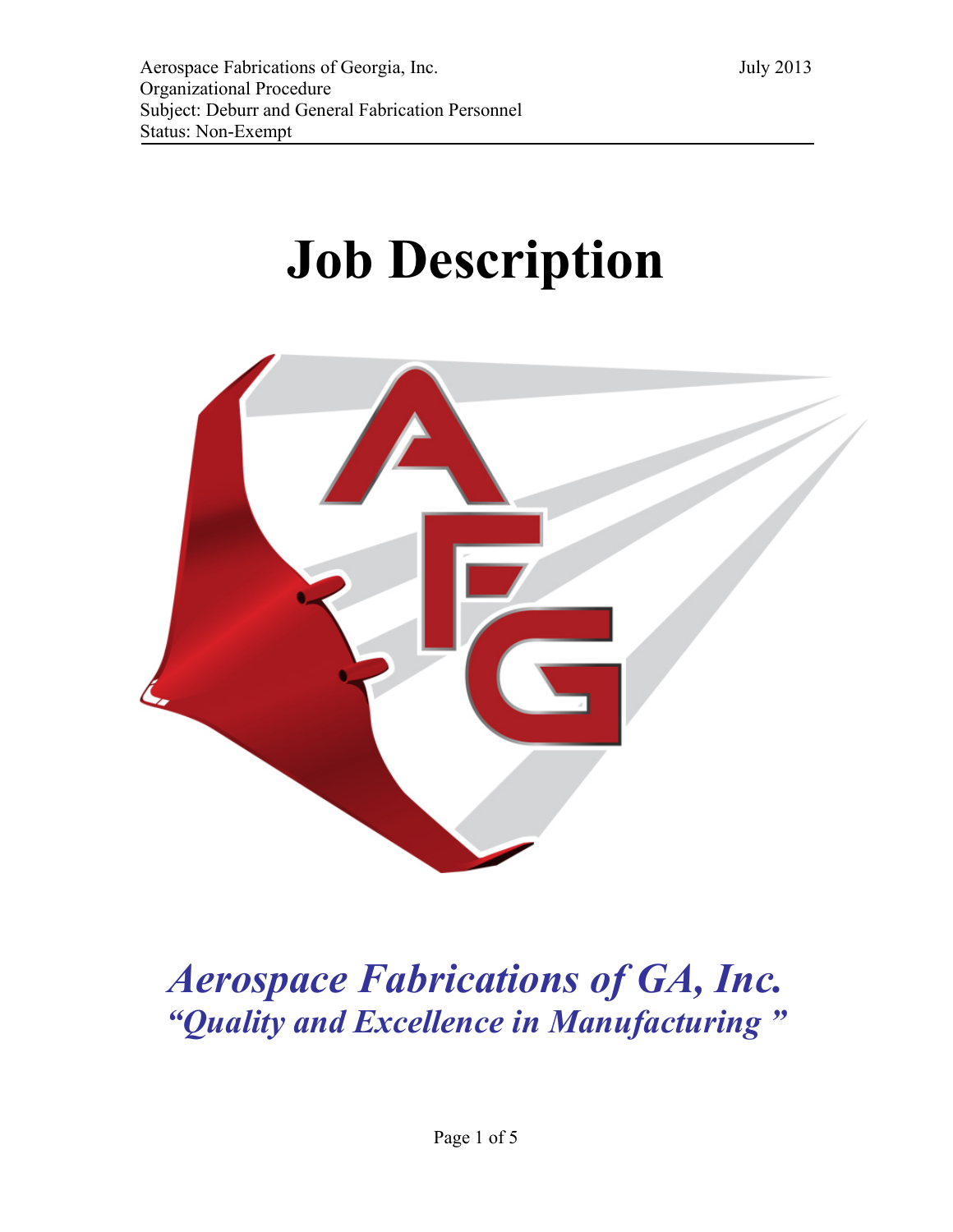#### **1.0 FUNCTIONS**

This procedure establishes and describes the requirements, reporting relationships, authority, responsibilities, and duties for the functional position of Deburr. Deburr Personnel are responsible for the daily operation of general functions for manufacturing parts to design and quality standards as established by the company.

## **2.0 REQUIREMENTS**

| 2.1 | <b>EDUCATION:</b>  | Required:  | High School Diploma or GED.                            |
|-----|--------------------|------------|--------------------------------------------------------|
| 2.2 | <b>EXPERIENCE:</b> | Required:  | 1 year work experience.                                |
|     |                    | Preferred: | Experience in manufacturing                            |
| 2.3 | LICENSE:           | Required:  | A valid driver's license is required<br>for commuting. |

- 2.4 SKILLS, KNOWLEDGE, AND ABILITIES: Must have knowledge of general fabrication practices. Must have the ability to read and interpret blue prints, basic computer skills, and math proficiency, as well as an understanding of basic quality control concepts.
- 2.5 PHYSICAL: Body Positions: Prolonged standing, walking, and lifting of materials and parts of up to 70 pounds each. Body Movements: Carrying, use of hands, eyes, arms, and voice.
- 2.6 MENTAL:

Requires statistical and analytical knowledge using general business math skills and knowledge of computer systems, Ability to meet deadlines and work under rush delivery situations. Language requirements are reading, writing, spelling and the ability to communicate clearly in English language.

2.7 WORKING CONDITIONS: Inside a partially air conditioned machine parts factory.

#### **3.0 REPORTING RELATIONSHIPS:**

3.1 Deburr and general fabrication personnel report to the shop foreman.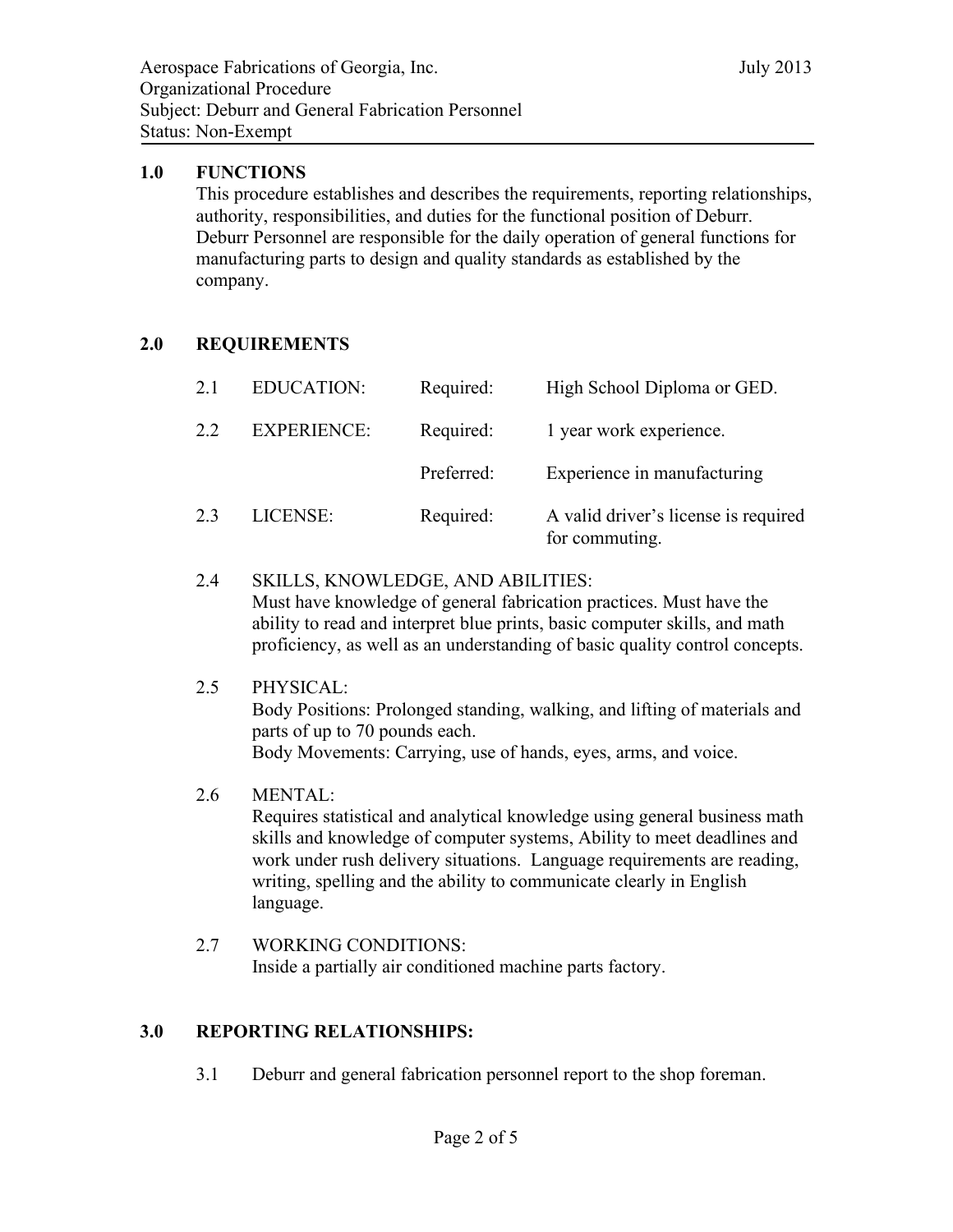3.2 In the absence of the shop foreman, Deburr and general fabrication personnel will report to the Director of Production.

# **4.0 AUTHORITY**

Deburr and general fabrication personnel receive sufficient authority from, and is accountable to, the Production Supervisor for the accomplishment of all assigned duties and responsibilities.

## **5.0 DUTIES AND RESPONSIBILITIES**

The principle duties and responsibilities of Deburr and general fabrication personnel include, but are not limited to:

- 5.1 Properly deburr parts.
- 5.2 Assist in other areas of the shop as needed, including facility maintenance.
- 5.3 Keep all deburr tooling properly oiled and maintained.
- 5.4 Acquire next job by utilizing Epicor work queue (as applicable).
- 5.5 Stay in assigned area and remain focused on the task at hand.
- 5.6 Know proper deburr skills (appropriate usage of machines such as the tumblers or timesaver).
- 5.7 Methods of continuous process improvement are understood and practiced.
- 5.8 Continuous effort to reduce production times while maintaining quality standards.
- 5.9 Confidently makes decisions using good judgment and learning if they fail.
- 5.10 Able to grasp facts and situations completely and be able to determine when to take action and when additional information is needed.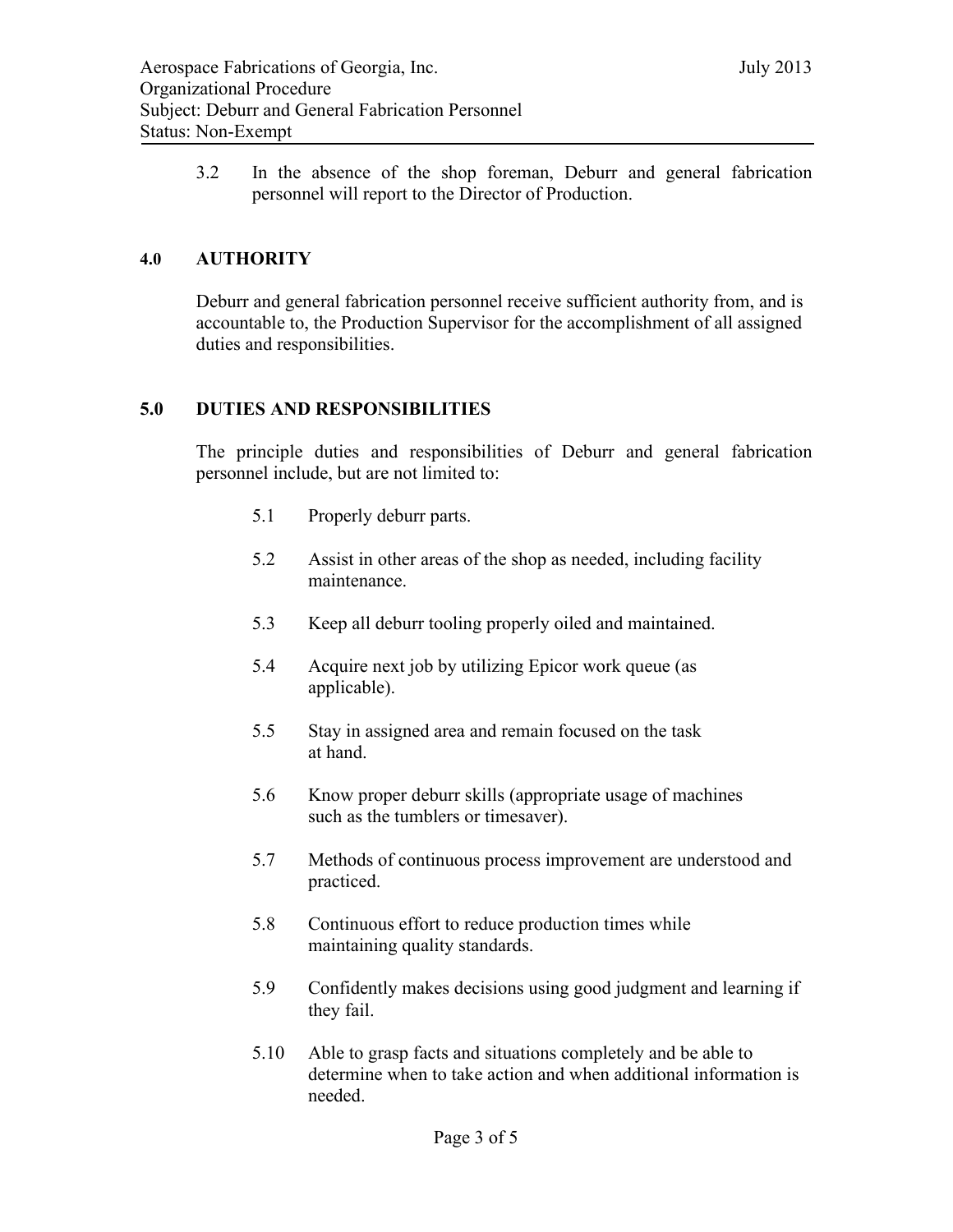- 5.11 Accurately clock in and out on assigned jobs.
- 5.12 Maintain a clean and orderly work area.
- 5.13 Maintain <2% scrap rate.
- 5.14 Arrive and depart work as scheduled by the Production Supervisor.
- 5.15 Follow company safety rules and regulations as detailed in the company handbook.
- 5.16 Perform all other duties as assigned by the Production Supervisor.
- 5.17 Make valuable use of time during "dead times."